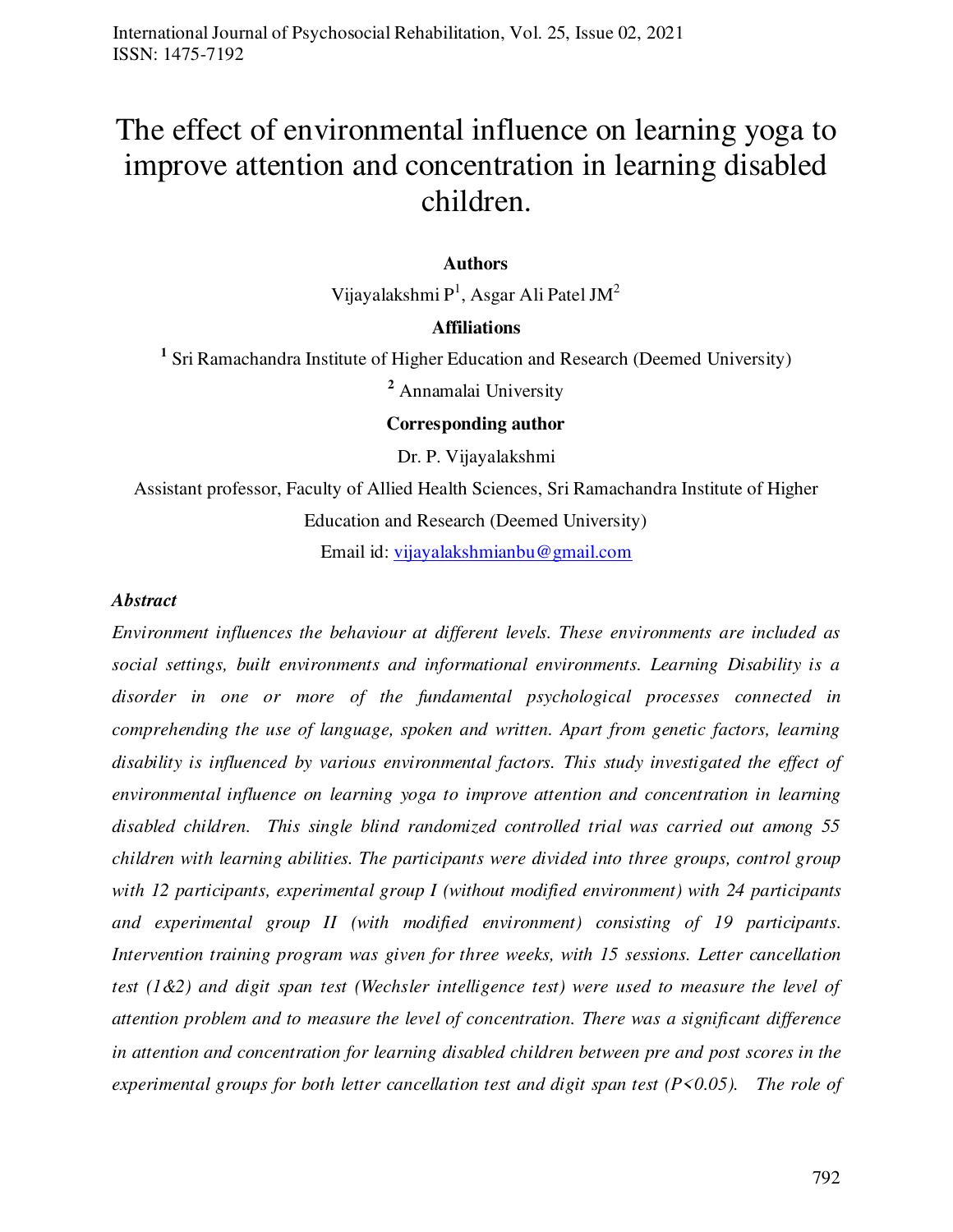*yoga in a controlled environmental setting plays a significant role in nurturing the learning abilities in children. This can be justified by incorporating yoga as a part of the school curriculum.* 

*Key words: Behavior, Environment, Intelligence, Learning disability, Yoga.*

### **Introduction**

Environment influences human behaviour at different levels. These environments are included as social settings, built environments and informational environments. The trait of an individual in a country is moulded by the environment in which he lived during his lifetime. Racial differences in personality can to a large extent be traced to the influence of different environments to which people of different races have been subjected for generations.[1] Among the three temperaments of a personality namely *Sattvik, Thamasik* and *Rajasik*, *Sattvik* temperament is ideal and is characterized by knowledge of the self and also knowledge of the effect of the surroundings on the self. This temperament is said to be holistic, intuitive and well balanced.[2] The environment also influences the manner in which the individuals react to every situation. It has a deep impact on the attitude, sentiments, emotions, general health issues and productivity.

Overall, an individual's well being is highly determined by his/her level of education. It has been therefore emphasized that every child has a right to education and the policy makers and public infrastructure strives to fulfill this right. However, any disorder characterized by learning disability impairs the individual with learning and deprives them of a holistic well being. Learning Disability is a disorder in one or more of the fundamental psychological processes connected in comprehending the use of language, both spoken and written, thereby resulting in a defect in listening, thinking speaking, reading, writing, spelling, or mathematical calculations. Learning disabilities are neurological disorders with impairment in the personal capacity to store, process or produce information, affecting an individual's performance. Singh (2003) reported 3 to 4 percent of children with special needs had access to education with or without support services and Mukhopadhyay & Mani (2002) deduced that only 1 percent of children with disabilities in the 5-15 age group had access to education.[3, 4]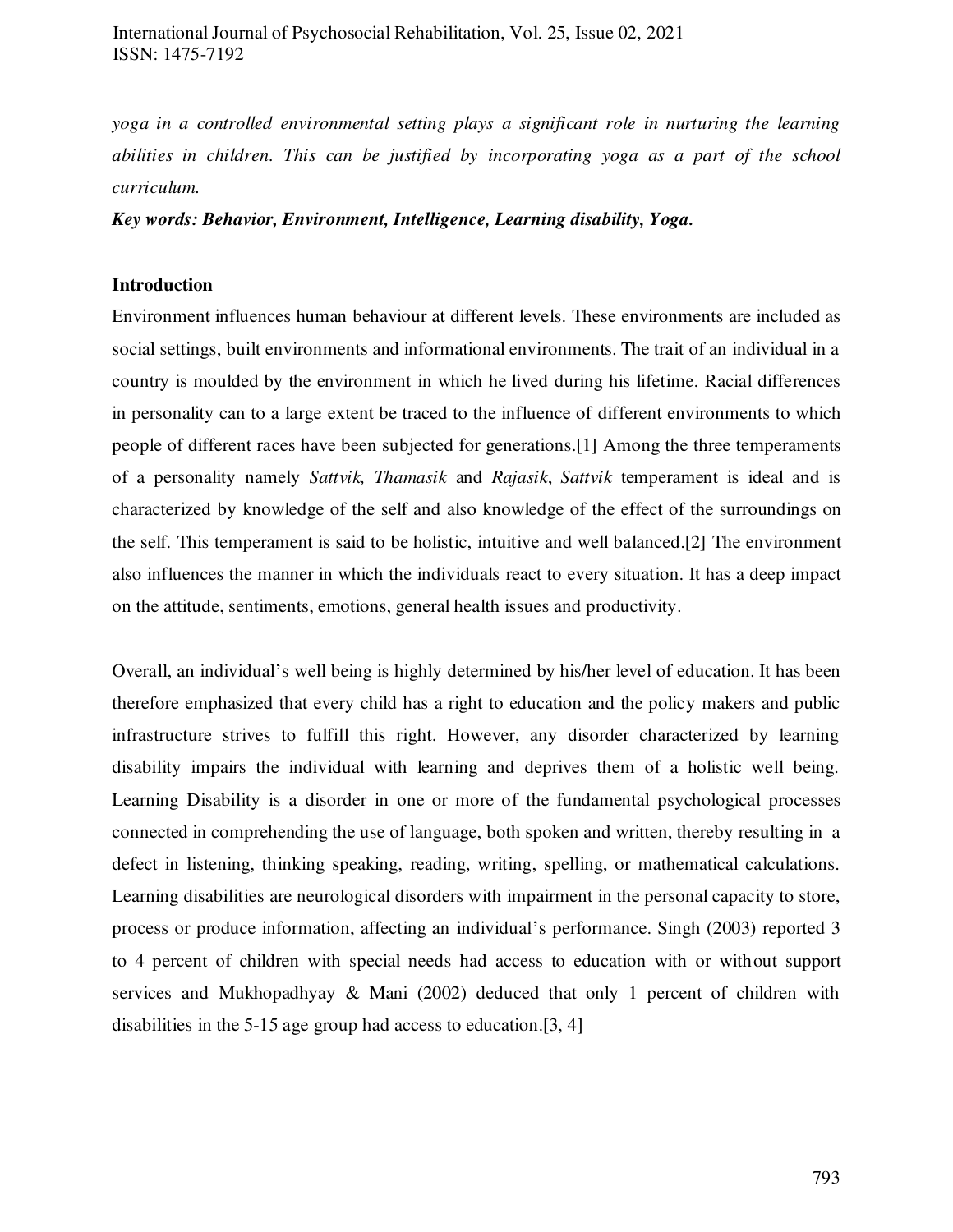Yoga is the science of right living and, as such, is intended to be incorporated in daily life. The word yoga means 'unity' or 'oneness' and is derived from the Sanskrit word 'yui' which means to direct and concentrate one's attention on, to use and apply. This unity or joining is described in Spiritual terms as the union of the individual consciousness with the universal consciousness. On a more practical level, yoga is a means of balancing and harmonising the body, mind and emotions.[5] Yoga as an art helps in enhancing the well being of individuals. Considering the immense benefits of yoga practice, the influence of yoga on the learning abilities in disabled children is worth exploring. A positive and desirable benefit in practicing yoga would go a long way in bring about affordable, non invasive and effective solutions to learning disabilities.

# **Objectives**

This study was carried out

- $\triangleright$  To screen the attention deficit and concentration problems among children with learning disabilities.
- $\triangleright$  To evaluate the effect of yoga therapy to improve attention and concentration in modified environment.
- $\triangleright$  To evaluate the effect of yoga therapy to improve attention and concentration without changing the environment

# **Methodology**

# **Study setting and study participants**

This study was carried out as a quasi experimental study among school children with learning disability for a period of six months. Children between 12 and 14 years with learning disability were included in the study. Children with normal Intelligence Quotient (IQ) level and physical handicap were excluded from the study.

## **Sample size and sampling technique**

The study was carried out in one special school for disabled children. All the children with attention and concentration difficulties were selected for the study. A total of 43 participants were selected and were assigned to two groups by purposive sampling given in Table 1:

| S. No | Group        | <b>Description</b>                       | Number of           |
|-------|--------------|------------------------------------------|---------------------|
|       |              |                                          | <i>participants</i> |
|       | Experimental | training was given in the normal<br>Yoga | 19                  |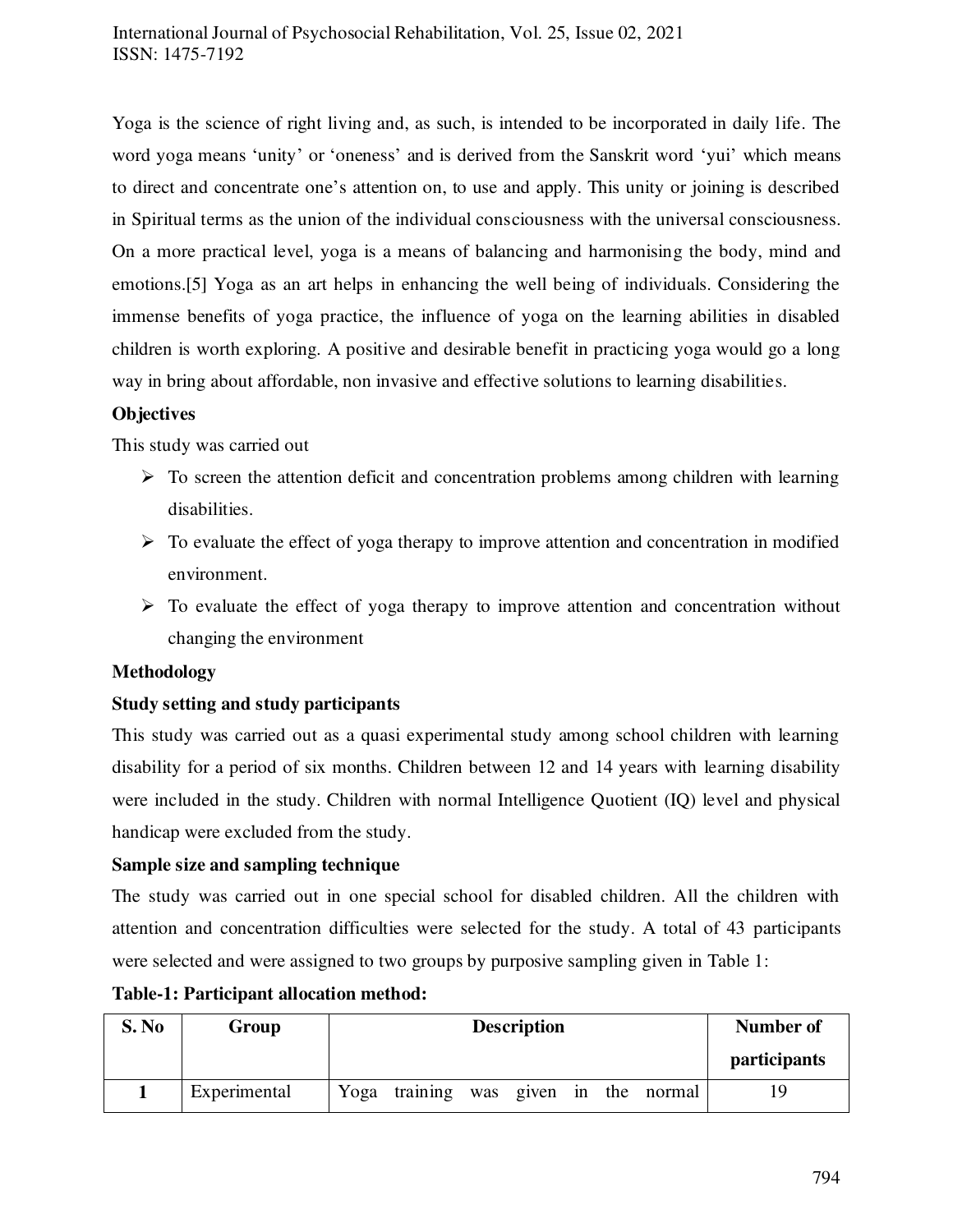| group 1      | environment                                   |    |
|--------------|-----------------------------------------------|----|
| Experimental | Yoga training given in a modified environment | 24 |
| group $II$   |                                               |    |

# **Ethical approval and informed consent**

Approval was obtained from the Institutional Ethics Committee prior to the commencement of the study. Appropriate written permissions were obtained from the school authorities prior to the commencement of data collection. Each parent/ guardian was explained in detail about the study and informed consent was obtained from the parents and the participants prior to the data collection.

### **Data collection tools:**

# **Intervention programme**

The intervention programme consisted of yoga therapy. This therapy consisted of sectional breathing, *Suriya Namashkar, Asanas, Pranayama, Dhayana* and *Yoga Nidhra*. This training was provided in 15 sessions over three weeks. Each session lasted for an hour and thirty minutes consisting of yoga training, practice, relaxation and clarification of doubts related to the sessions.

## **Environmental modification**

# **Evaluation of the outcome**

Letter cancellation test  $(1\&2)$  and digit span test (Wechsler intelligence test) were used to measure the level of attention problem and to measure the level of concentration. Each test was administered twice for each participant- once before the commencement of the study and after the entire duration of intervention was complete.

## **Data analysis**

Data was entered and analyzed using SPSS version 20 software. The outcomes were expressed as mean scores. Paired sample t test was used to compare the outcomes between pre and post intervention. A P value <0.05 was considered statistically significant.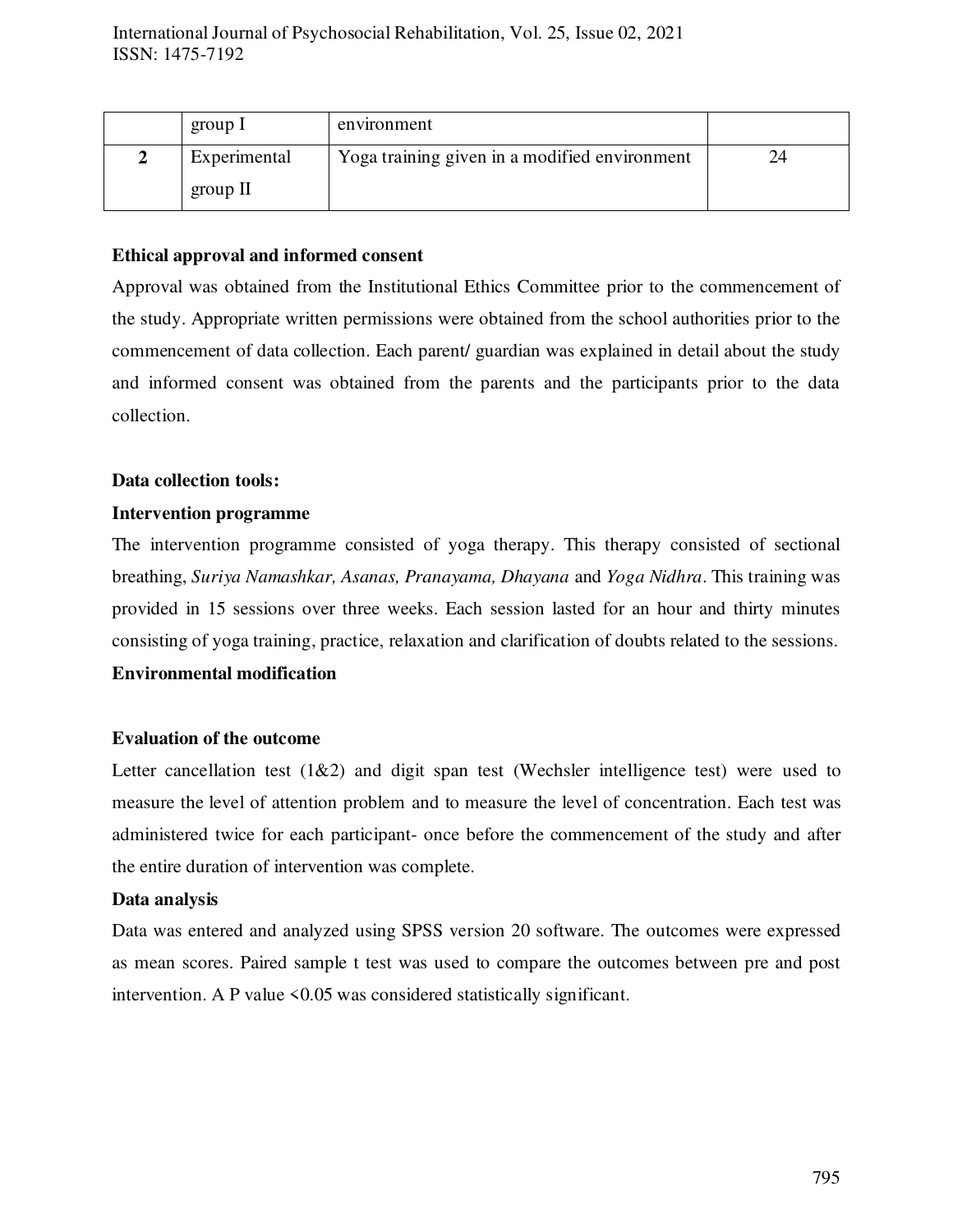# **Results**

This quasi experimental study was carried out among 55 children with learning disability. The gender wise comparison of the outcomes is given in table 1. There was no statistically significant difference between boys and girls with respect to the learning disability.

| Table1 – Gender wise comparison of learning disabilities: |  |  |  |  |
|-----------------------------------------------------------|--|--|--|--|
|-----------------------------------------------------------|--|--|--|--|

| <b>S. No</b>   | <b>Test</b>   | Group       | ${\bf N}$ | M.D  | S.E  | 't'-value  |
|----------------|---------------|-------------|-----------|------|------|------------|
| $\mathbf{1}$   | Letter        | <b>Boys</b> | 39        |      |      |            |
|                | cancellation  |             |           | 1.03 | 1.41 | 0.732(N.S) |
|                | test 1        |             |           |      |      |            |
|                |               | Girls       | 16        |      |      |            |
| $\overline{2}$ | Letter        | <b>Boys</b> | 39        |      |      |            |
|                | cancellation  |             |           | 1.87 | 2.19 | 0.0850     |
|                | test 2        |             |           |      |      | (N.S)      |
|                |               | Girls       | 16        |      |      |            |
|                |               |             |           |      |      |            |
| 3              | Digit<br>span | <b>Boys</b> | 39        |      |      |            |
|                | test          |             |           | 1.09 | 1.05 |            |
|                |               |             |           |      |      | 1.037(N.S) |
|                |               | Girls       | 16        |      |      |            |
|                |               |             |           |      |      |            |

NS- Not Significant

Our study compared the pre and post experimental scores of letter cancellation test and digit span test for the experimental group I using a paired t test. We observed a statistically significant difference between the mean scores of pre and post experimental values for all the tests ( $p \le 0.05$ ). (Table 2)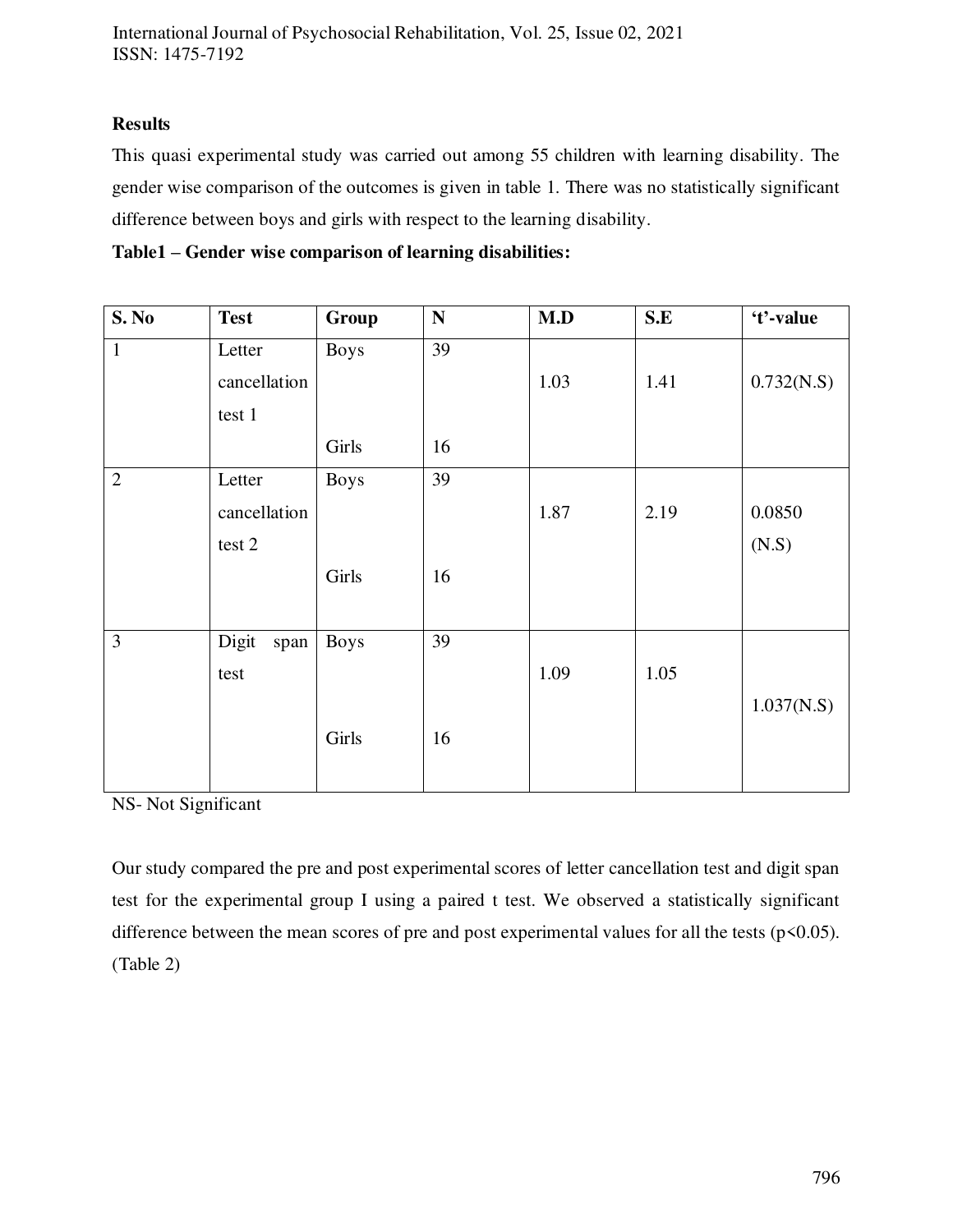| S. No          | <b>Test</b>   | Group       | ${\bf N}$ | M.D  | S.E  | $\cdot t$ . | $\mathbf{p}$ |
|----------------|---------------|-------------|-----------|------|------|-------------|--------------|
|                |               |             |           |      |      | value       | value        |
| $\mathbf{1}$   | Letter        | PRE         | 19        |      |      |             | 0.01         |
|                | cancellatio   |             |           | 1.89 | 0.25 | 7.507*      |              |
|                | n test 1      |             |           |      |      | $*(0.01)$   |              |
|                |               | <b>POST</b> | 19        |      |      |             |              |
|                |               |             |           |      |      |             |              |
| $\overline{2}$ | Letter        | PRE         | 19        |      |      |             | 0.05         |
|                | cancellatio   |             |           | 2.37 | 1.11 | $2.13**$    |              |
|                | n test 2      |             |           |      |      | (0.05)      |              |
|                |               | <b>POST</b> | 19        |      |      |             |              |
|                |               |             |           |      |      |             |              |
| 3              | Digit<br>span | PRE         | 19        |      |      |             | 0.01         |
|                | test          |             |           | 2.11 | 0.45 | $4.68**$    |              |
|                |               |             |           |      |      | (0.01)      |              |
|                |               | <b>POST</b> | 19        |      |      |             |              |
|                |               |             |           |      |      |             |              |

**Table 2 – Paired t test results for experimental group I:** 

\*\*Significant 0.01 level, \*Significant 0.05 level, \*\*Significant 0.01 level

Our study compared the pre and post experimental scores of letter cancellation test and digit span test for the experimental group II using a paired t test. We observed a statistically significant difference between the mean scores of pre and post experimental values for all the tests (P<0.05).(Table 3)

| S. No | <b>Test</b> | Group       | N  | M.D  | S.E  | $\mathbf{t}$ . | $\mathbf P$ |
|-------|-------------|-------------|----|------|------|----------------|-------------|
|       |             |             |    |      |      | value          | value       |
|       | Letter      | PRE         | 19 |      |      |                | 0.01        |
|       | cancellatio |             |    | 1.89 | 0.25 | 7.507*         |             |
|       | n test 1    |             |    |      |      | $*(0.01)$      |             |
|       |             | <b>POST</b> | 19 |      |      |                |             |
|       |             |             |    |      |      |                |             |

**Table 3: Comparison between pre and post test values for experimental group II**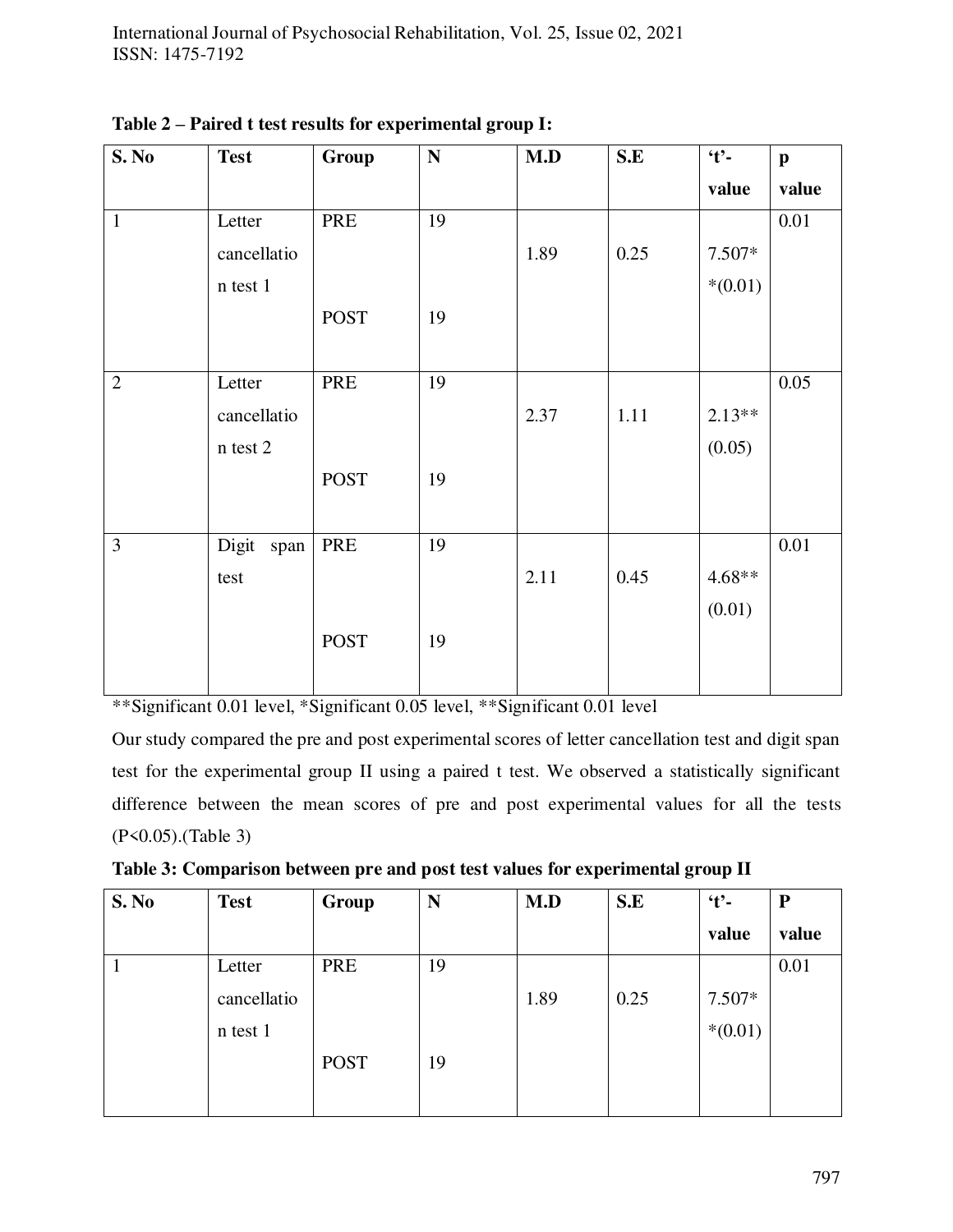| $\overline{2}$ | Letter        | PRE         | 19 |      |      |          | 0.05 |
|----------------|---------------|-------------|----|------|------|----------|------|
|                | cancellatio   |             |    | 2.37 | 1.11 | $2.13**$ |      |
|                | n test 2      |             |    |      |      | (0.05)   |      |
|                |               | <b>POST</b> | 19 |      |      |          |      |
|                |               |             |    |      |      |          |      |
| 3              | Digit<br>span | PRE         | 19 |      |      |          | 0.01 |
|                | test          |             |    | 2.11 | 0.45 | $4.68**$ |      |
|                |               |             |    |      |      | (0.01)   |      |
|                |               | <b>POST</b> | 19 |      |      |          |      |
|                |               |             |    |      |      |          |      |

The Independent sample t test was done to compare the post test scores between experimental group I and II. We found statistically significant difference between the two groups for all the tests  $(P<0.05)$ 

| S. No          | <b>Test</b>         | <b>Mean</b> | <b>Standard</b> | t value | p value |
|----------------|---------------------|-------------|-----------------|---------|---------|
|                |                     | difference  | <b>Error</b>    |         |         |
| 1              | Letter cancellation | 3.96        | 1.4             | 2.82    | < 0.05  |
|                | test 1              |             |                 |         |         |
| $\overline{2}$ | Letter cancellation | 4.14        | 1.67            | 2.47    | < 0.05  |
|                | test 2              |             |                 |         |         |
| 3              | Digit span test     | 2.36        | 0.89            | 2.65    | < 0.05  |

**Table 4: Independent sample t test comparing both the experimental groups** 

# **Discussion**

There is a significant influence of environment on the learning abilities for all individuals. In fact, the importance of the work environment is so obvious, modern workplace designers have been quite successful in manipulating many of the relevant dimensions, most of us expect to work in an environment that is well lit, not too warm, not too cold, and free from physically damaging noise levels. Noise, music, lighting, furniture and layout, classroom environments, density, word display, plays major role in the environments while practicing yoga.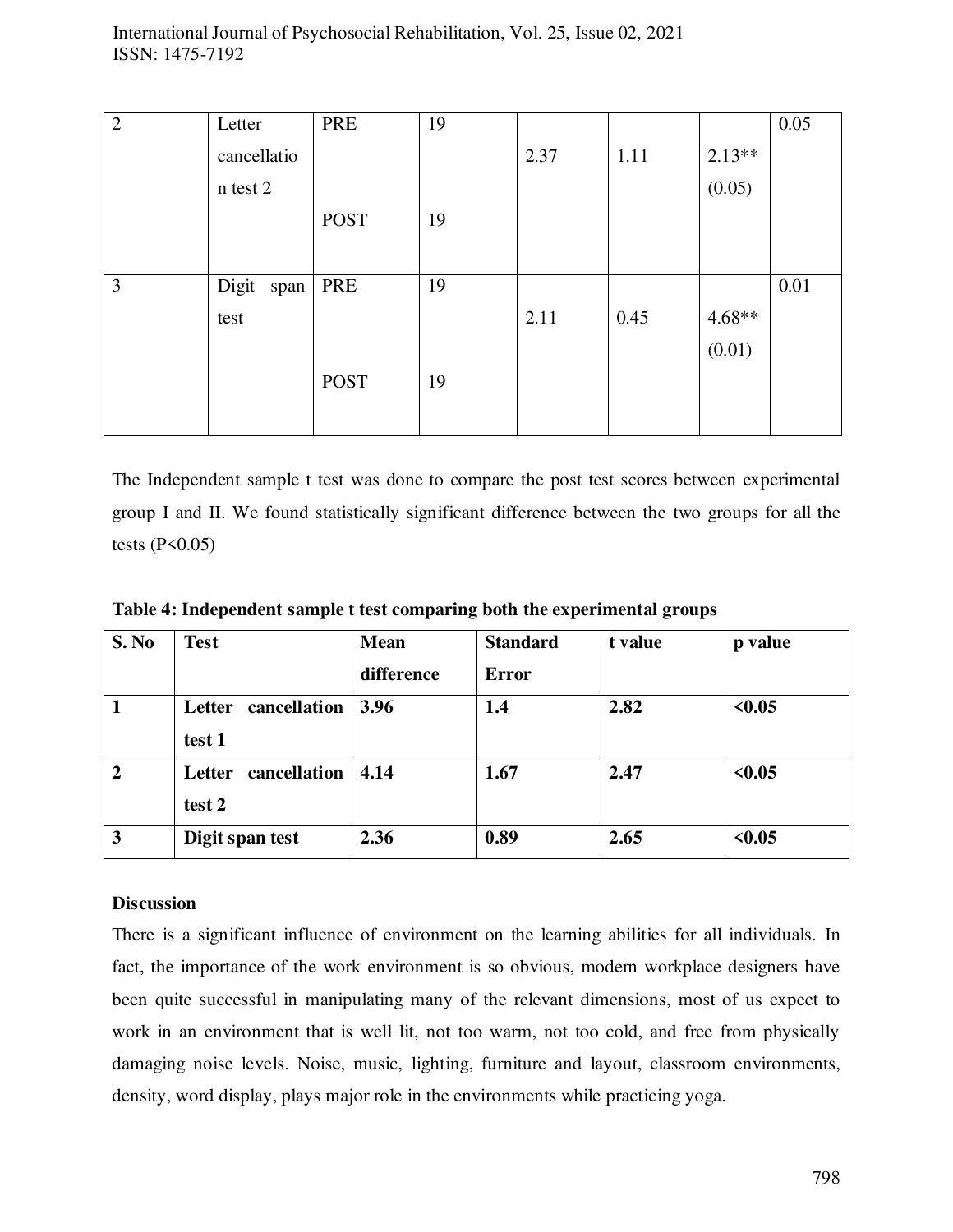## International Journal of Psychosocial Rehabilitation, Vol. 25, Issue 02, 2021 ISSN: 1475-7192

Some of the key aspects of environment which influence yoga include music, lighting, furniture layout and classroom environment. Pleasant music will make trainees cheerful and the environment enjoyable. In yoga center, music may facilitate vigilance tasks, although it can be distracting for some. At any rate, trainees often report that music helps provide a pleasant atmosphere, which may ensure that it will always be found in some settings. At very basic level, lighting affects performance by making it harder or easier to see what we are doing. At one extreme, the absence of light makes it impossible to do yoga because we cannot know that we are doing, the other hand, we may not feel comfortable to perform yoga, if there is too much light. Pleasant lighting will help to create the mood to perform the yoga practice.

Decorated spaces makes people feel more comfortable than to undecorated spaces and that good moods associated with pleasant environments seem to increases people's willingness to help each other. Changes in classroom environments have been made more or less continuously since we abandoned the one room schoolhouse. However, as we shall see, we are not longer bound to traditional design for physical reasons, and that changes in classroom design can result in more positive student attitudes and greater participation in class. Climatic conditions also play a key influence in the learning abilities. Studies have shown that the existence of a systematic seasonal variation with more stress hormones in summer than in winter. The children situated in the one classroom lacking both natural daylight and fluorescent daylight tubes demonstrated a marked deviation from this pattern. High levels of morning cortisol were associated with sociability, while moderate or low levels seemed to promote individual concentration. Annual body growth was smallest for the children with the highest levels of morning cortisol. Possibly, the production of cortisol had some influence on sick leave. It may be concluded, that windowless classrooms should be avoided for permanent use.[6]

Whether the classroom is open or closed, windowless or windowed, or complex or simple, educators, parents, and students are concerned about the number of students in the class, or in the term more familiar to environmental psychologists, the density in the classroom. In general high density has minimal effects on learning of simple concepts appropriate to a lecture format, but interferes with activities that require students to interact. Photographs, if possible should be taken of students performing the asana. This should be displayed at the center, the joy and pride of seeing the displayed photographs act as reinforcement. Closed atmosphere will help to avoid the external distraction and its helps to improve the concentration by focusing our mind. Above all,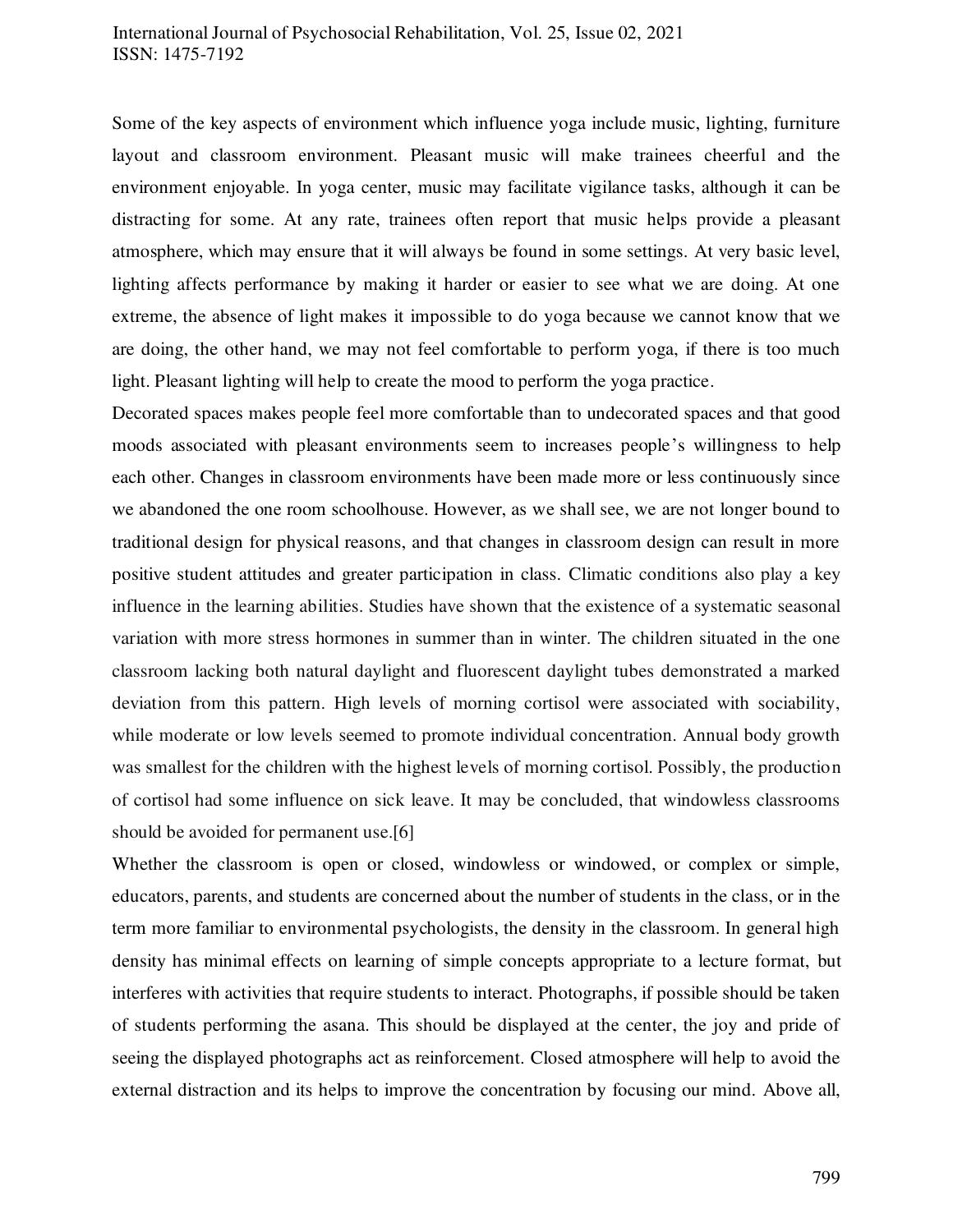if the number of teachers is more, the students get more individual attention and its helps to avoid certain behavior like touching, pushing, kicking and etc.

# **Yoga for learning disabled children**

Yoga in general means:

- Bringing two things together, to meet, to unite
- Causing the movements of the mind to come together
- Enabling one achieve his fullest capacities.

Yoga when applied:

- To arrive certain level where the activities of the mind and body work as one.
- To avoid distraction and to help one focus all his attention on the activity in which he/she is presently involved.
- To advance towards achieving higher levels of performance, those presently exist only as capabilities within the individual, which have not yet come out.

Yoga for learning disabled children:

- Should help co-ordination the activities of the mind and body.
- Should tend to reduce the distracted state of mind, helping the mind concentrate on the present activity.
- Should help improve his activities of daily living to a degree, which could not be achieved before.

**Michael Linden, Thomas Habib and Vesna Radojevic et al (2001)** contact the research with ADD/ADHD and LD of 18 children with the age group of 5 to 15 were randomly assigned. The duration of the experiment was six months and practice of 40 45-minute sessions of training in augmenting beta activity and decreasing theta activity. Received no EEG bio-feed back. No other psychological treatment or medication was given to any subjects.the subjects were monitored at pre and post treatment on an IQ test and parent behavior rating scales for inattention, hyperactivity, and aggressive/defiant behaviors. The significant improvements in intellectual functioning and attentive behaviors might be explained as a result of the attention enhancement affected by EEG biofeedback training. **[7]**

**Kari Kassir, M.D. and et al (Jan 2008)** conducted the research with Autistic Spectrum children and he found the practice of Asana (posture), Pranayama and Meditation, is used with children on the autistic spectrum. Although no evidence-based studies have been published, yoga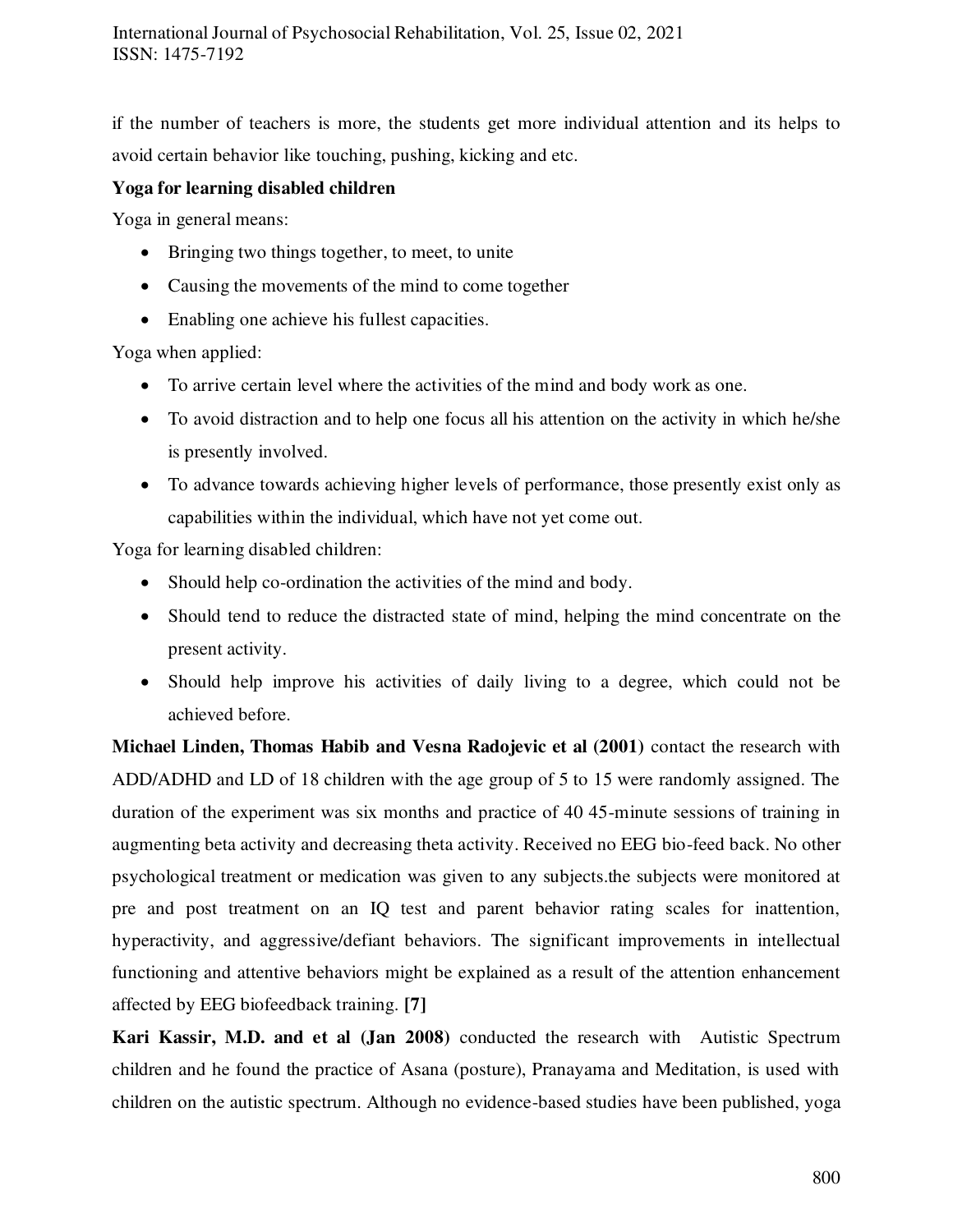has been utilized successfully in a number of venues to facilitate relaxation and bring about improvement in symptoms. **[8]**

## **Conclusion:**

The following conclusion were drawn

- 1. There is a no significant difference between boys and girls on letter cancellation test (1), (2) and digit span test.
- 2. There is a significant difference between pre and post experimental group (I) on letter cancellation test (1), (2) and digit span test.
- 3. There is a significant difference between pre and post experimental group (II) on letter cancellation test (1), (2) and digit span test.
- 4. There is a no significant difference between pre and post control group on letter cancellation test (1), (2) and digit span test.

**Limitation:** The studies find very difficult to select the sample, because the study is only for learning disabled children.

Implication: Studies can be conducted in concentrating any one topic (like relaxation, meditation or pranayama) and to identify, which is very effective for improve the attention for learning disabled children.

# **REFERENCE:**

- 1. **Arhentzen (1982)** windowless classrooms reduces the pleasantness of students moods. Pub: Environmental Psychology. Page No.496.
- **2. George Mathew.** Pub: Environmental pshchology.
- **3. Singh J.D (2016)** inclusive education in India- concept ,nee and challenges. Pub: Research gate.
- **4. Mukhopadhyay and Mani.** Children with disabilities in private inclusive schools in Mumbai: Experiences and challenges. Pub: Asia research centre. Page No.6
- **5. Arkiath Veettil Raveendran, Anjali Deshpandae, Shashank R. Joshi** et al. Therapeutic role of yoga in type 2 diabetes. Endocrinology and metabolism. 2018;33(3):307-317
- **6. Rikard kuller, Carin Lindsten.** Health and behavior of children in classrooms with and without windows. Journal of environmental pathology.1992;12(4):305-317